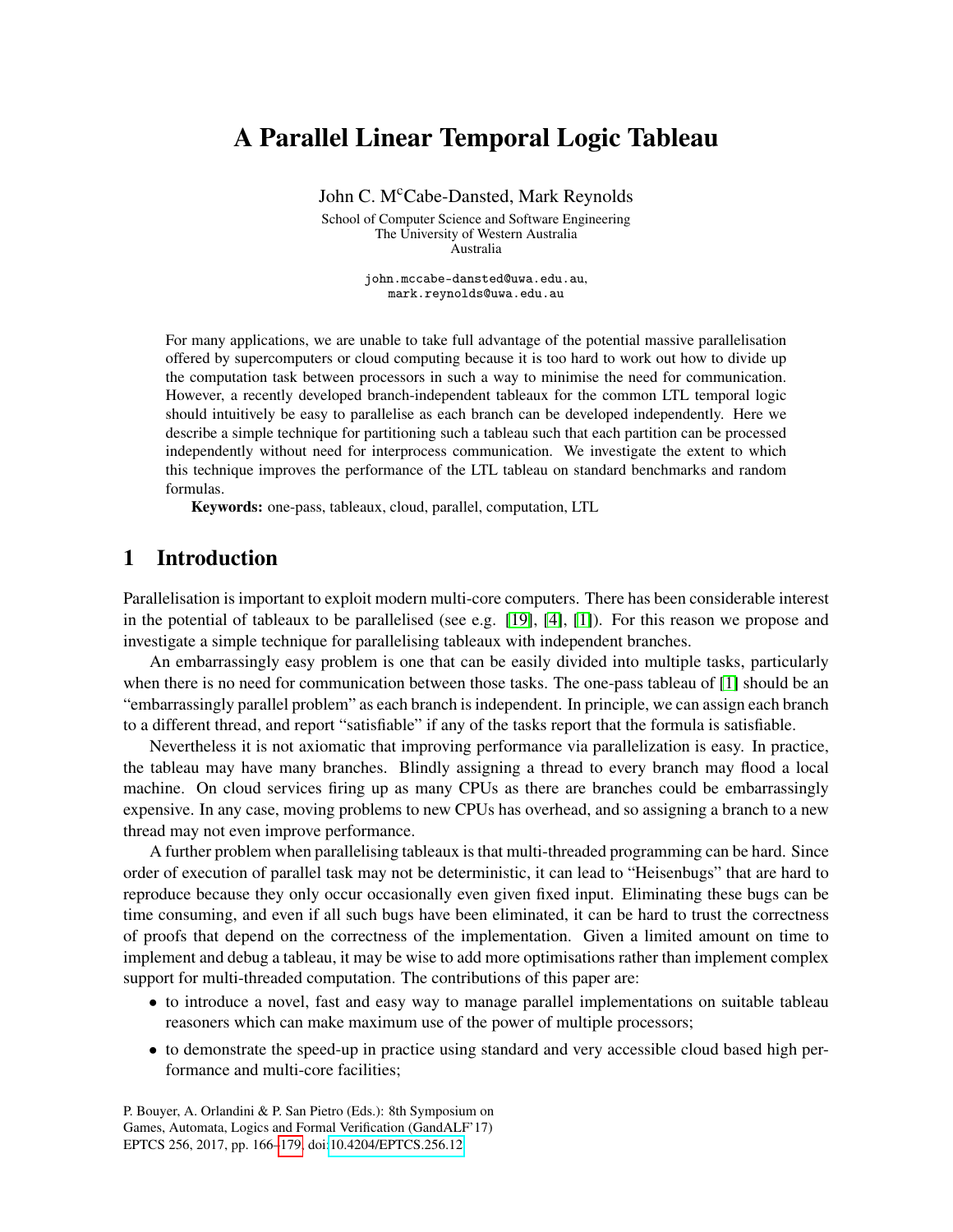- to show that we can predict the performance of the technique on unsatisfiable formulas;
- to give an indication of what sorts of problems benefit most from such an approach; and
- to suggest what role such parallel tableau system may play in combination with a host of very different rival reasoning systems.

In the next section we will quickly review some relevant details of the recently introduced LTL tableaux, which has the one-pass and branch-independence aspects that required for our parallelisation technique. In Section [3,](#page-2-0) we introduce the parallel algorithm which manages the partitioning of the tableau search into separate jobs for the given number of parallel processors. In Section [4,](#page-5-0) we present some benchmarks of satisfiable and unsatisfiable formulas. In Section [5,](#page-8-0) we consider the shape of tableaux and how this affects when parallelisation is effective. In Section [6,](#page-10-0) we consider what our parallel implementation adds to the portfolio of reasoners with different strengths. Finally, we present a brief conclusion mentioning future work. Some additional benchmarks are available in the expanded version [\[8\]](#page-13-2).

# 2 A new one-pass embarrassingly parallel LTL tableau

In this section we give a brief introduction to the branch-independent LTL tableaux system recently introduced in [\[17\]](#page-13-3) and evaluated experimentally against other state-of-the-art reasoners in [\[1\]](#page-12-1).

LTL [\[16\]](#page-13-4), or propositional linear time temporal logic, is a long established formalism for tackling a range of industrially important reasoning tasks from the correctness of hardware systems, through AI planning to specifying work flow. LTL satisfiability checking, seeing if an LTL formula has a model or not, has recently being receiving renewed attention [\[9\]](#page-13-5) in "sanity checking" of specifications: there is no point trying to implement an inconsistent specification.

An important property of LTL and the leviathan tableau is that they only consider one branch. This is all that our parallelisation technique depends upon. It does not otherwise interact the semantics of LTL; however, for completeness we now introduce the syntax of LTL. LTL adds temporal operators such as tomorrow *X*, eventually *F*, always *G* and until *U* on top of classical propositional logic and evaluates truth of formulas along paths of states, where each proposition is true or false at the individual states. We define the (well-formed) formulas of LTL recursively: any

$$
\begin{array}{ccc}\n\frac{G-p \wedge qU(p \wedge q)}{\downarrow} & & \\
\hline\n&G-p, qU(p \wedge q) & & \\
& \downarrow & \\
\hline\n-p, XG-p, qU(p \wedge q) & & \\
\hline\np, XG-p, p \wedge q & & \uparrow p, XG-p, q, X(qU(p \wedge q)) \\
\hline\n\frac{-p}{\times} XG-p, p, q & & \\
& G-p, qU(p \wedge q) & & \\
\hline\np, XG-p, p \wedge q & & \uparrow p, XG-p, X(qU(p \wedge q)) \\
& \uparrow p, XG-p, p, q & & \\
\hline\n\frac{-p}{\times} XG-p, p, q & & \\
& G-p, qU(p \wedge q) & & \\
\hline\np, XG-p, qU(p \wedge q) & & \\
& \downarrow & \\
& \uparrow p, XG-p, p \wedge q & \uparrow p, XG-p, X(qU(p \wedge q)) \\
& \uparrow p, XG-p, p, q & & \\
\hline\n& \searrow & & \\
\end{array}
$$

<span id="page-1-0"></span>Figure 1: Tableau Example using Prune Rule to close rightmost branch

atomic proposition is a formula, if  $\alpha$  and  $\beta$  are formulas then  $\neg \alpha$ ,  $\alpha \wedge \beta$ ,  $\alpha \vee \beta$ ,  $X\alpha$ ,  $F\alpha$ ,  $G\alpha$  and  $\alpha U\beta$ are all formulas of LTL. See [\[17\]](#page-13-3) for details of the semantics. We say that a formula is satisfiable iff there is a sequence of states where the formula holds at the initial state when evaluated along the whole path.

There are quite a range of rival reasoning techniques and tools which can be brought to bear on the LTL satisfiability problem. They include tableaux pltl [\[19\]](#page-13-1), resolution TRP++ [\[7\]](#page-13-6), resolution LS4 [\[20\]](#page-13-7),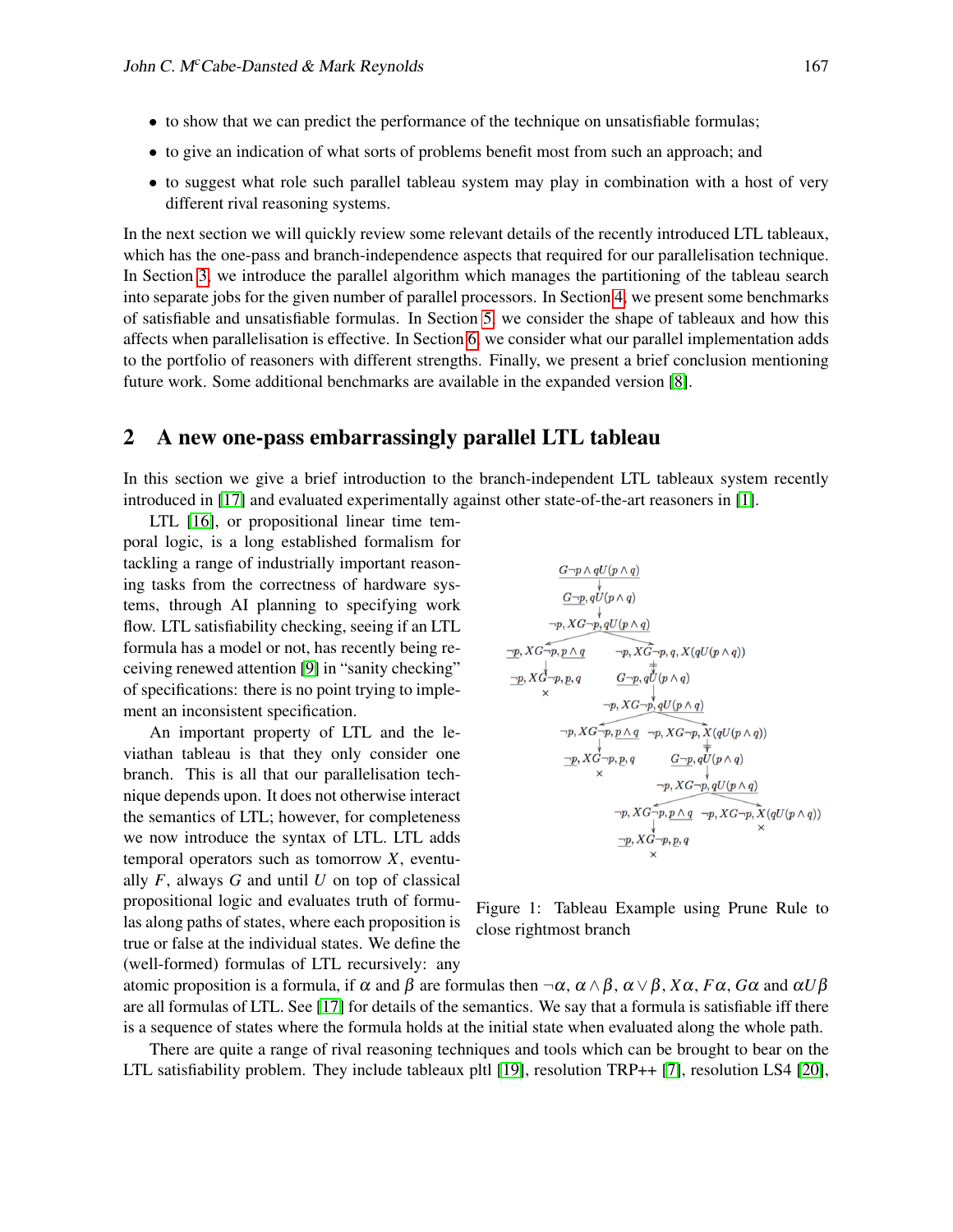symbolic model verification NuSMV [\[2\]](#page-12-2), and automata Aalta [\[11\]](#page-13-8). Surprisingly (or is it unsurprisingly?), there are no clear overall winners. Therefore, "portfolio" reasoners such as [\[10\]](#page-13-9) have a part to play: trying a variety of tools in parallel on the same input formula.

As mentioned in the Introduction, apart from the portfolio reasoners and a very preliminary account of an idea in [\[13\]](#page-13-10), parallel computing techniques have not been applied to LTL. Recently a new tableau rule was introduced that allows a traditional tree-shaped tableau [\[17\]](#page-13-3). It is a one-pass tree-shaped one like Schwendimann [\[19\]](#page-13-1) but unlike Schwendimann's, there is no need for communication between branches.

The new rule, called the Prune rule, can be added to fairly standard tableau construction rules. It is some sort of negative counterpart of the looping rule which allows a branch to be closed successfully if a label is repeated along the branch and cures to all eventualities (required by the label) are witnessed in between the two appearances of the same label. The new rule allows branches to be failed, i.e. closed unsuccessfully, just because they have become repetitious without making progress in witnessing cures to eventualities. The Prune rule can be applied when three occurrences of the same label appear down one branch with no new eventualities being cured between the second and third occurrence.

By using the new Prune rule in amongst quite traditional tree-shaped classical and modal logic tableau construction rules, we can provide a sound and complete tableau system for LTL. The completeness proof is quite intricate. Figure [1](#page-1-0) presents a small example tableau. The reader will need to see [\[17\]](#page-13-3) for full details of the rules, diagram notation and proofs.

A demonstration Java implementation of the tableau system is available at [http://staffhome.](http://staffhome.ecm.uwa.edu.au/~00054620/research/Online/ltlsattab.html) [ecm.uwa.edu.au/~00054620/research/Online/ltlsattab.html](http://staffhome.ecm.uwa.edu.au/~00054620/research/Online/ltlsattab.html) which allows users to understand the tableau building process in a step by step way but it is not designed as a fast implementation. A quite straightforward but fast and efficient C++ implementation of the new tableau written by Matteo Bertello of Udine University is available from <https://github.com/Corralx/leviathan>. This is evaluated in [\[1\]](#page-12-1) against a wide range of state-of-the-art reasoners using benchmarks from [\[18\]](#page-13-11).

The Prune-based tableau is fast, and it is also intuitive and simple to use manually and implement. It has some other advantages including extensibility: for example a clever but simple additional rule allows the tableau to also handle past-time operators [\[5\]](#page-13-12). The important aspects of this new pruning-based LTL tableau approach for us are its one-pass nature and the fact that branches can be built and evaluated independently of each other. As noted in [\[17\]](#page-13-3) this suggests that the tableau search in the new tableau is an "embarrassingly parallel" task [\[3\]](#page-12-3). Let us see if we can make use of this potential.

# <span id="page-2-0"></span>3 Parallelisation Technique

We parallise the tableau using another rule we call the Decline rule. The idea is that at some fixed "split\_depth", we divide the branches between multiple independant "jobs" that can be run in parallel. The decline rule fails the present branch if it has been assigned to another job. As soon as *any* job halts and reports that the formula is *satisfiable*, the entire parallel algorithm halts and reports that the formula is satisfiable. If *all* jobs have halted and reported that the formula is *unsatisfiable*, the parallel algorithm halts and reports to the user that the formula is unsatisfiable (if only some jobs report that the formula is unsatisfiable, this may just be because none of the model(s) of the formula are reachable from vertices assigned to those jobs).

The division of a tableau into jobs is illustrated in Figure [2.](#page-4-0) Parts of the tree above the split\_depth are overhead that need to be constructed by all jobs, whereas parts of the tree below split\_depth are parallelised. In Figure [2](#page-4-0) the jobs have been assigned in a round-robin fashion, and this has resulted in job 1 picking a left branch each time. We also see that this has resulted in more work being assigned to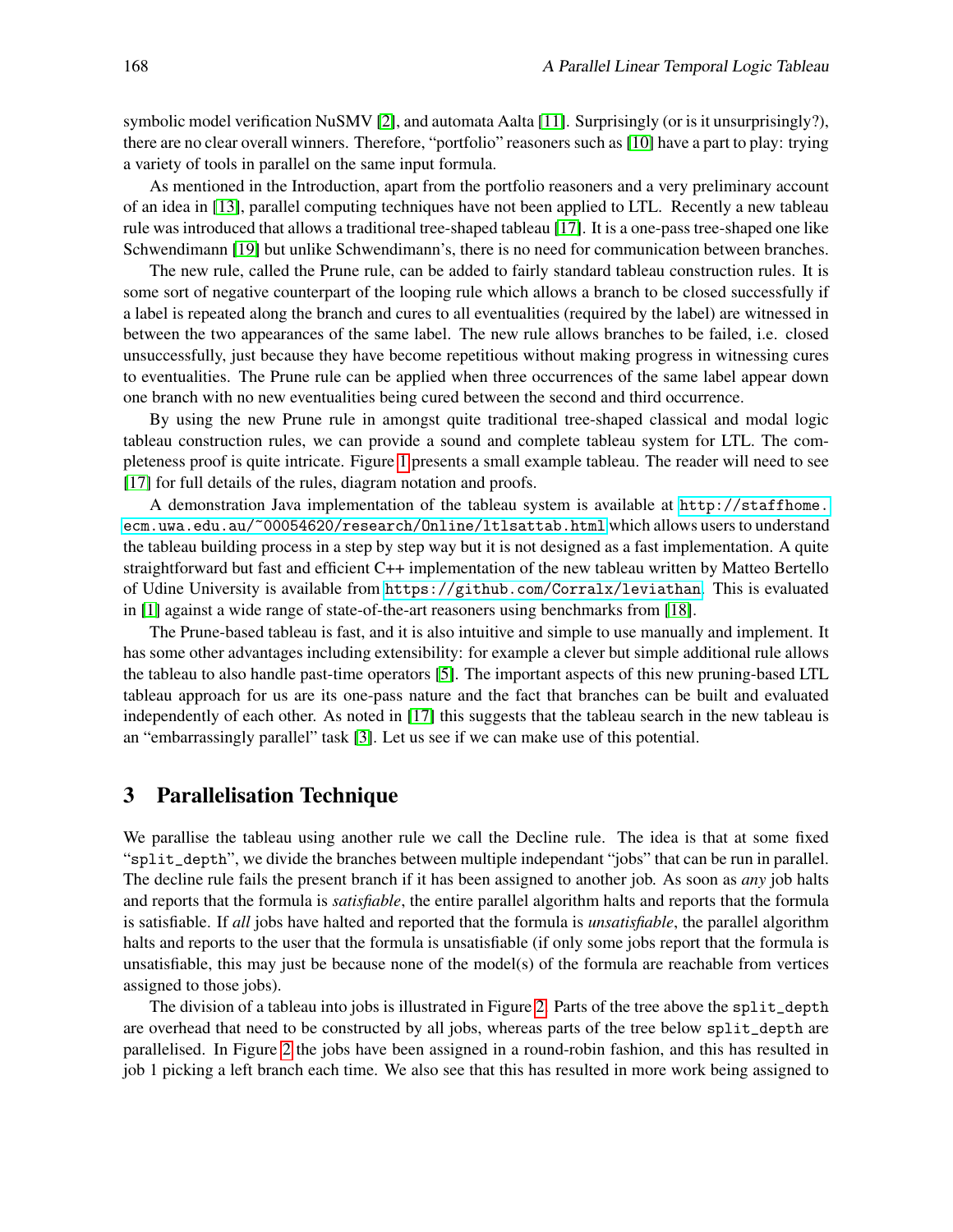```
\int int to job (int i) {
         i = i - 1;
         int m = (i \, %number_of_jobs);
         \text{int } r = (i / number_of_jobs);if (r > 0) {
                   sr and (r); /* set random seed */
                   return 1+((\text{rand}(t) + m) %number_of_jobs);
         } else {
                   return 1+m;}
}
```
<span id="page-3-0"></span>Algorithm 1: to\_job: Algorithm to assign the  $i<sup>th</sup>$  branch of given depth to a job. This algorithm can be informally described as "Where *n* is the number of jobs, break the jobs into blocks of size *n*. Assign each block of *n* jobs in a round-robin fashion, but for each block start assigning jobs at some pseudo-randomly chosen job".

```
int last\_depth = 0;
int width = 0;bool decline () \{assert(get\_depth() \leq split\_depth \mid l \text{ job\_no} > 0);if (get_depth() > last_depth && get_depth() == width) {
     width++;}
  if (get\_depth() == split\_depth \& last\_depth < split\_depth)if ( to \text{--job} ( width) != ( job \text{--no}))while (get\_depth() \geq split\_depth)_ r o l l b a c k _ t o _ l a t e s t _ c h o i c e ( ) ; / / f a i l b r a nc h
         last\_depth = get\_depth();
         return true;
     }
  }
  last\_depth = get\_depth();
  return false;
}
```
<span id="page-3-1"></span>Algorithm 2: The Decline rule. This Algorithm fails/rolls-back the current branch iff we are at split\_depth, *and* the present branch is not assigned to the current job\_no.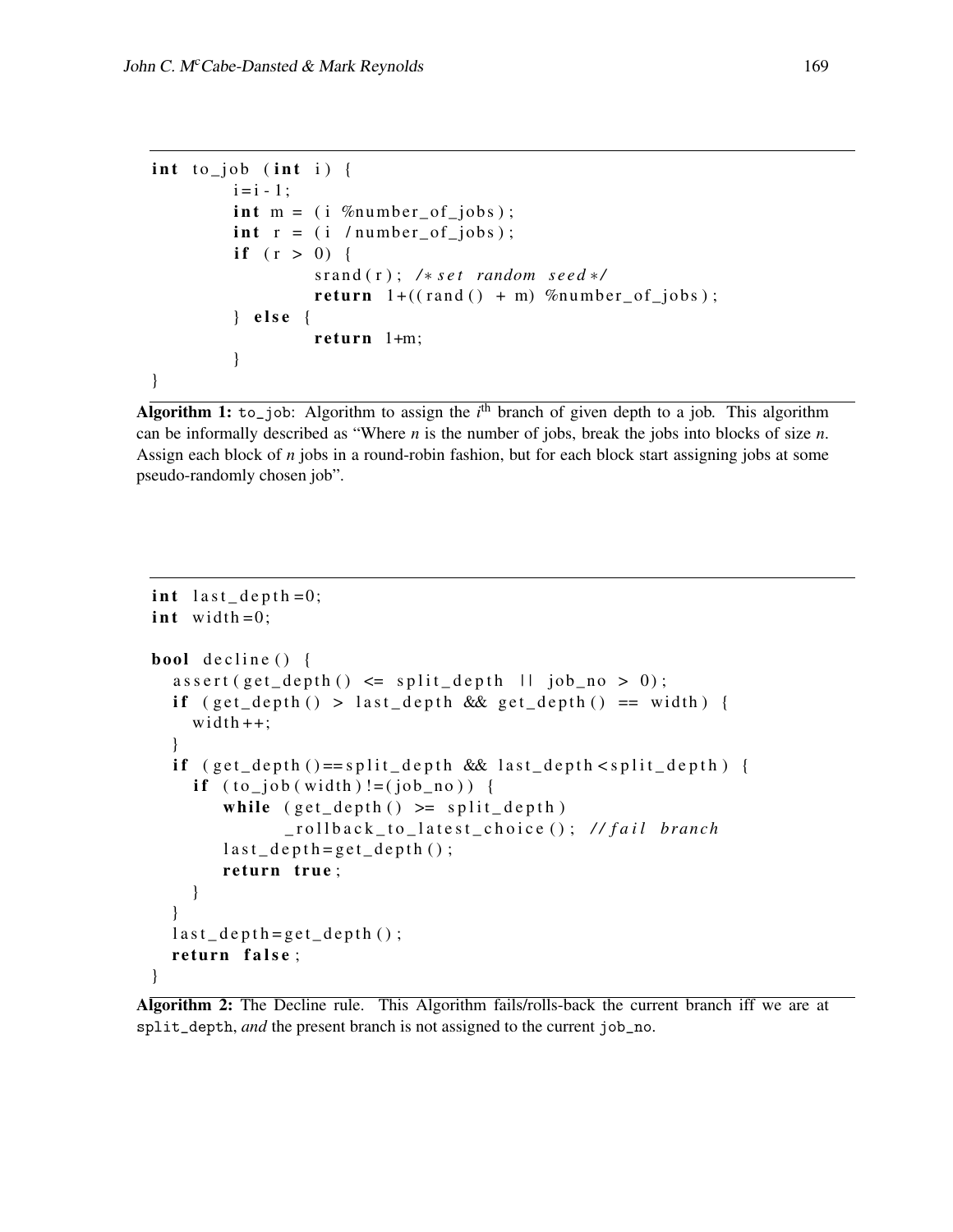```
SPLIT_DEPTH=1 # Sample I n p u t
FORMULA= "Xp&~Xp | XXq" # Sample I n p u t
nCPU='n proc'seq 1 $nCPU |
     parallel - half 2 JOB_NO = \{\}/\$nCPU@$SPLIT_DEPTH \ \bin / checker - l "' $FORMULA' "
case $? in
0) echo VOTE: Unsatisfiable ;;
5) echo VOTE: Satisfiable ;;
*) echo Unknown Result
e s a c
```
<span id="page-4-1"></span>Algorithm 3: Shell script wrapper to run jobs on each CPU of a single machine, bin/checker is the leviathan tableau, parallel --halt 2 runs jobs in parallel until a non-zero exit code is returned, the JOB\_NO environment variable has the format job-number/number-of-jobs@split\_depth, \$? is the exit code of the last command. This reports satisfiable as soon as any of the jobs reports satisfiable, or unsatisfiable once all jobs report unsatisfiable.

job 1. Although this figure is for illustrative purposes, we have found that using a simple round-robin assignment can lead to an imbalance in the amount of work assigned to each job. For this reason we use Algorithm [1](#page-3-0) to assign branches to jobs.

We have not shown the formulas on each branch of Figure [2.](#page-4-0) This is because this parallisation technique does not take as input formulas, it only works on the shape of the graph. The only property this parallelisation technique requires of the tableau is that the branches are independent.

We see that the algorithms are fairly simple. For example, Algorithm [3](#page-4-1) is roughly as lengthy as Algorithms [1](#page-3-0) and [2,](#page-3-1) despite Algorithm [3](#page-4-1) being just a wrapper around our modified leviathan and GNU parallel [\[21\]](#page-13-13). Indeed Algorithm [3](#page-4-1) is a greatly simplified version of the actual script parallel.sh that we use to divide jobs between instances, whereas Algorithms [1](#page-3-0) and [2](#page-3-1) are very similar to the actual C++ code. Additionally we see that they are not tightly coupled to the implementation of leviathan. Only 51 new



<span id="page-4-0"></span>Figure 2: Portion of an example tableau constructed by job 1 out of 2. The portion of the tableau above split\_depth is constructed by all jobs. We have labelled vertices at depth split\_depth with a job number. At split\_depth job *j* immediately rejects/fails the current branch if it is not labelled with *j*.

lines of code were added to the C++ code in total, including instrumentation. This increased the size of the file solver.cpp which implements the tableau algorithm to 608 lines of code in total. The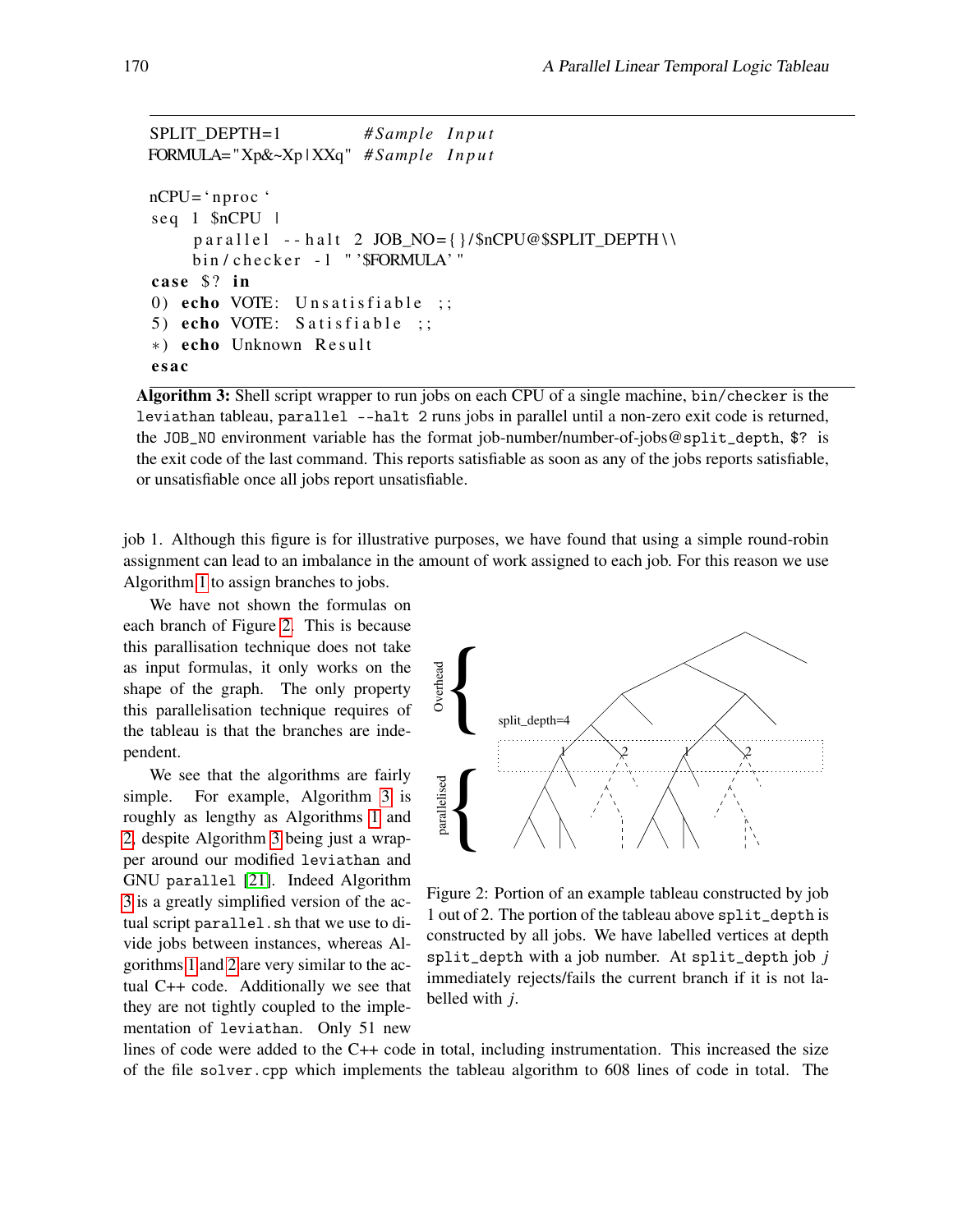|         | Time Taken |            |            |             |                                | speedup    |            |             |
|---------|------------|------------|------------|-------------|--------------------------------|------------|------------|-------------|
| Name    | $\times 1$ | $\times 2$ | $\times 8$ | $\times 88$ | formula                        | $\times 2$ | $\times 8$ | $\times 88$ |
| U3 0002 | 27.16      | 13.49      | 3.93       | 0.59        | trp/N5x/32-5-0-32-3-0-200001   | 2.01       | 6.91       | 46.03       |
| U3 0003 | 51.51      | 23.51      | 7.52       | 1.01        | trp/N5x/30-5-0-30-3-0-200003   | 2.19       | 6.85       | 51.00       |
| U3 0004 | 52.39      | 25.50      | 8.54       | 1.06        | trp/N5x/40-5-0-40-3-0-200000   | 2.05       | 6.13       | 49.42       |
| U3 0005 | 56.51      | 27.74      | 11.14      | 1.26        | trp/N5x/32-5-0-32-3-0-200002   | 2.04       | 5.07       | 44.85       |
| U3 0006 | 74.16      | 36.51      | 12.15      | 1.51        | trp/N5x/35-5-0-35-3-0-200006   | 2.03       | 6.10       | 49.11       |
| U3 0007 | 82.79      | 40.70      | 11.61      | 2.05        | trp/N5x/32-5-0-32-3-0-200009   | 2.03       | 7.13       | 40.39       |
| U3 0008 | 118.41     | 59.93      | 19.55      | 3.66        | trp/N5x/30-5-0-30-3-0-200000   | 1.98       | 6.06       | 32.35       |
| S3 0006 | 13.67      | 6.09       | 0.03       | 0.02        | rozier//P0.7N1L40_6            | 2.24       | 455.67     | 683.50      |
| S3 0007 | 16.64      | 16.66      | 16.46      | 0.63        | trp/N12y/36-12-0-36-3-0-200003 | 1.00       | 1.01       | 26.41       |
| S3 0011 | 17.53      | 17.24      | 17.18      | 1.13        | trp/N12y/36-12-0-36-3-0-200004 | 1.02       | 1.02       | 15.51       |
| S3 0012 | 16.61      | 7.96       | 1.01       | 0.02        | rozier//P0.5N1L30 5            | 2.09       | 16.45      | 830.50      |
| S3_0024 | 117.23     | 48.52      | 46.12      | 45.89       | rozier//counterCarryLinear12   | 2.42       | 2.54       | 2.55        |
| S3 0026 | 35.42      | 34.75      | 34.74      | 1.38        | trp/N12y/36-12-0-36-3-0-200006 | 1.02       | 1.02       | 25.67       |
| S3 0029 | 48.33      | 48.98      | 48.51      | 0.06        | trp/N12y/58-12-0-58-3-0-200004 | 0.99       | 1.00       | 805.50      |
| S3_0032 | 43.92      | 21.87      | 3.45       | 0.03        | rozier//P0.333N1L60_7          | 2.01       | 12.73      | 1464.00     |
| S3 0033 | 128.02     | 48.54      | 44.42      | 42.58       | rozier//counterCarry12         | 2.64       | 2.88       | 3.01        |
| S3 0034 | 56.69      | 55.40      | 56.92      | 0.07        | trp/N12y/46-12-0-46-3-0-200003 | 1.02       | 1.00       | 809.86      |
| S3 0038 | 75.14      | 73.54      | 73.44      | 37.59       | trp/N12y/36-12-0-36-3-0-200005 | 1.02       | 1.02       | 2.00        |
| S3 0042 | 94.67      | 23.75      | 0.08       | 0.02        | rozier//P0.5N1L80 4            | 3.99       | 1183.38    | 4733.50     |
| S3_0043 | 115.33     | 114.48     | 114.75     | 0.04        | trp/N12y/66-12-0-66-3-0-200002 | 1.01       | 1.01       | 2883.25     |
| S3_0044 | 76.23      | 33.41      | 0.01       | 0.02        | rozier//P0.95N1L80_1           | 2.28       | 7623.00    | 3811.50     |

<span id="page-5-1"></span>Table 1: Speed of U3/S3 formulas with split\_depth of 18 and divided into 1, 2, 8, or 88 parallel jobs.

full implementation is available at <https://github.com/gmatht/leviathan>, along with links to raw benchmark data.

Despite its simplicity, this approach has a number of advantages. Each job is a simple single threaded task, avoiding the potential for "Heisenbugs" that can arise from multi-threading and other forms of nondeterministic parallelism. Since each job does not need to communicate with other jobs, we can easily run jobs on different cloud instances. For example, the largest single instance available on Amazon is the 128 vCPU m4.16xlarge with 64 cores. In this paper we will discuss distributing tasks over more cores than available on a single EC2 instance. By measuring the amount of time each vertex takes to process, we can estimate the amount of time a formula would take to process if we had used a different number of cores. We can reproduce satisfiability results easily, including time required, on a single core by re-running the job that determined the formula was satisfiable. (Likewise, to demonstrate that the algorithm is slow for a known unsatisfiable formula, we only need to show that one job is slow.)

# <span id="page-5-0"></span>4 Benchmarks

We consider the widely used [\[1,](#page-12-1) [10\]](#page-13-9) LTL benchmark sets: acacia, alaska, anzu, forobots, rozier, schuppan, and trp. We identify the formulas by filename, and include them in our fork of leviathan at <https://github.com/gmatht/leviathan/tree/master/tests>.

We conducted a preliminary study on these benchmarks, running them locally on an i7-4790 CPU @ 3.60GHz running an Ubuntu 16.04 VirtualBox under Windows 7 using default settings (that is, without the --release switch, which increased performance roughly ten fold). Based on this study we divided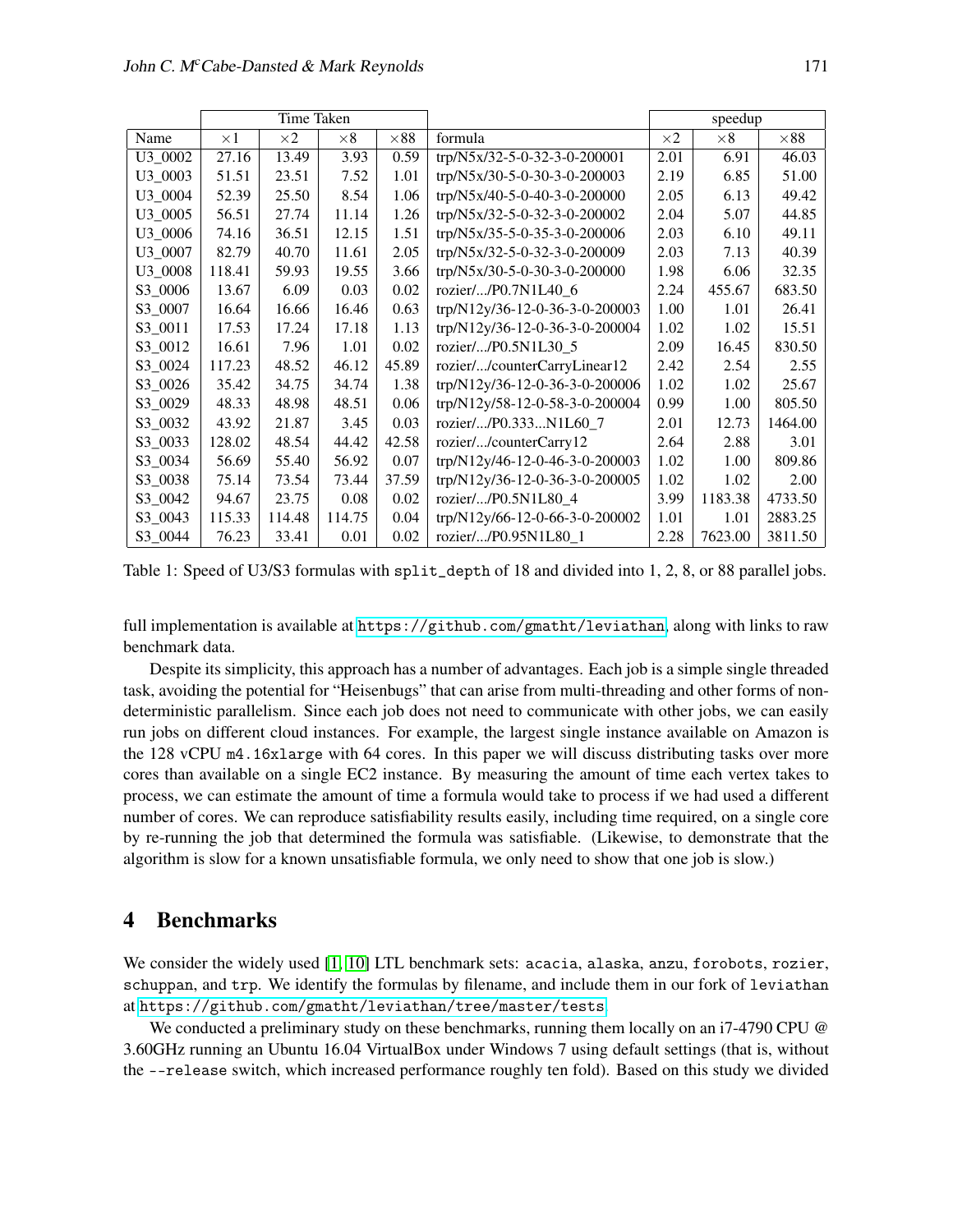|                |                |        | $split\_depth=18$ |       |         | $split\_depth=20$ |                |        |        |       |         |  |
|----------------|----------------|--------|-------------------|-------|---------|-------------------|----------------|--------|--------|-------|---------|--|
| jobs           | set            | mean   | median            | min   | max     | jobs              | set            | mean   | median | min   | max     |  |
| $\overline{2}$ | U <sub>2</sub> | 1.97   | 1.98              | 1.92  | 2.00    | $\overline{2}$    | U <sub>2</sub> | 1.83   | 1.84   | 1.70  | 1.91    |  |
| 8              | U <sub>2</sub> | 4.71   | 4.60              | 4.42  | 5.24    | 8                 | U <sub>2</sub> | 5.16   | 4.76   | 4.00  | 7.10    |  |
| 32             | U <sub>2</sub> | 15.14  | 15.34             | 11.50 | 17.91   | 32                | U <sub>2</sub> | 12.47  | 13.52  | 7.93  | 16.41   |  |
| 88             | U <sub>2</sub> | 22.94  | 21.39             | 13.60 | 34.03   | 88                | U2             | 18.14  | 19.84  | 8.52  | 25.05   |  |
| $\overline{2}$ | U3             | 2.04   | 2.03              | 1.98  | 2.19    | $\overline{2}$    | U3             | 1.99   | 2.00   | 1.85  | 2.05    |  |
| 8              | U <sub>3</sub> | 6.19   | 6.12              | 5.07  | 7.13    | 8                 | U <sub>3</sub> | 6.80   | 7.24   | 5.17  | 8.42    |  |
| 32             | U <sub>3</sub> | 20.24  | 20.12             | 17.25 | 23.31   | 32                | U <sub>3</sub> | 19.93  | 20.29  | 18.20 | 21.55   |  |
| 88             | U <sub>3</sub> | 44.17  | 45.44             | 32.35 | 51.00   | 88                | U <sub>3</sub> | 44.92  | 45.27  | 38.37 | 48.06   |  |
| $\overline{2}$ | S <sub>2</sub> | 1.08   | 1.01              | 0.98  | 2.07    | $\overline{2}$    | S <sub>2</sub> | 1.02   | 0.98   | 0.84  | 1.95    |  |
| 8              | S <sub>2</sub> | 1.50   | 1.01              | 0.81  | 12.44   | 8                 | S <sub>2</sub> | 1.49   | 1.01   | 0.82  | 10.25   |  |
| 32             | S <sub>2</sub> | 4.65   | 1.01              | 0.90  | 90.50   | 32                | S <sub>2</sub> | 3.90   | 1.01   | 0.75  | 67.88   |  |
| 88             | S <sub>2</sub> | 14.86  | 1.01              | 0.91  | 543.00  | 88                | S <sub>2</sub> | 8.02   | 1.01   | 0.59  | 181.00  |  |
| $\overline{2}$ | S <sub>3</sub> | 1.25   | 1.02              | 0.98  | 3.99    | $\overline{2}$    | S <sub>3</sub> | 1.25   | 1.01   | 0.99  | 3.60    |  |
| 8              | S <sub>3</sub> | 207.45 | 1.02              | 0.96  | 7623.00 | 8                 | S <sub>3</sub> | 202.07 | 1.02   | 0.91  | 7623.00 |  |
| 32             | S <sub>3</sub> | 449.40 | 1.02              | 0.69  | 9467.00 | 32                | S <sub>3</sub> | 449.78 | 1.02   | 0.96  | 9467.00 |  |
| 88             | S3             | 358.44 | 1.04              | 0.89  | 4733.50 | 88                | S <sub>3</sub> | 267.30 | 1.02   | 0.93  | 4733.50 |  |

<span id="page-6-0"></span>Table 2: Speedup factor parallel algorithm over serial algorithm

these formulas into Unsatifiable and Satisfiable, and 4 categories of difficultly, from (0): problems which took between  $10^{-1}$  to  $10^{0}$  seconds to solve through to (3): problems which took between  $10^{2}$  to  $10^{3}$ seconds to solve. We exclude problems easier than (0) as being too easy to consider parallelising and problems harder the (3) as being too hard to benchmark effectively. This gave us 8 benchmark sets, U0–3 and S0–3. For the cloud benchmarks we used Amazon c4 instanceswith Intel Xeon E5-2666 v3 CPUs.

In this paper we will use the term *vertices* to refer to the nodes of the tableau, i.e. the end points of a branch. We will use Amazon's term *instance* to refer to a computational node, i.e. a shared memory machine with one or more CPUs.

LTL formulas are commonly run on StarExec (<https://www.starexec.org/>), but to easily scale to large numbers of CPUs we use Amazon Elastic Compute Cloud (EC2, [https://aws.amazon.com/](https://aws.amazon.com/ec2/) [ec2/](https://aws.amazon.com/ec2/)). On EC2 we use the modern Compute Optimized (c4) instances with Intel Xeon E5-2666 v3 (Haswell) CPUs. The c4 instances use hyper-threading to provide twice as many vCPUs as CPUs, which slows each job by about 65%. Overall each vCPU is roughly half as powerful as a single thread of the desktop i7. In this paper, we only run one job per two vCPUs on the instance. Although hyperthreading can provide more performance per physical CPU, this complicates the benchmarks. Benchmarks exploiting all the vCPUs are considered in the expanded version [\[8\]](#page-13-2).

### <span id="page-6-1"></span>4.1 Satisfiable formulas

Our coarse grained parallelism does not assist in processing a single branch faster. Rather, it allows leviathan to process multiple branches at the same time. Broadly, there are two possibilities: either one of alternate branches finds a solution faster, or the tableau heuristics picked the best branch anyway. For this reason, with satisfiable formulas we do not expect the performance to scale smoothly. Adding additional CPUs may merely add a little overhead, or it may make an otherwise infeasible problem suddenly feasible, as in Table [1.](#page-5-1)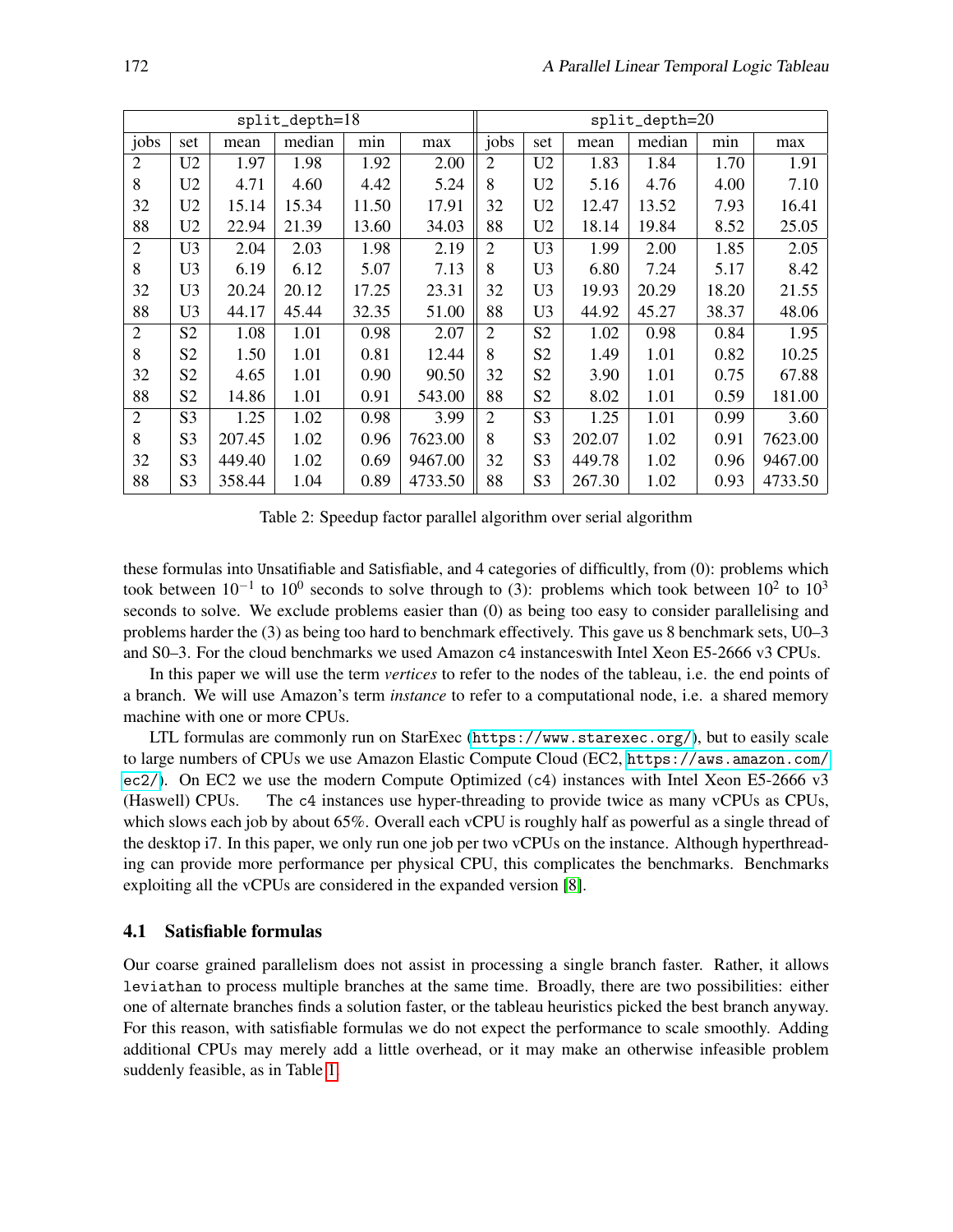

<span id="page-7-0"></span>Figure 3: Number of formulas in the benchmark set shown to be satisfiable within *x* CPU-seconds (e.g. number of CPUs allocated times time limit in seconds).

We consider the average performance over the benchmark sets in Table [2.](#page-6-0) We see that in each of the considered satisfiable cases, the median speedup factor is close to one; suggesting that parallel algorithm is not typically faster than the serial algorithm. On the other hand, the mean speedup is impressive.

The difference between the median and the mean is explained due the to fact that there is not limit to how much faster the parallel algorithm can be. If the serial algorithm finds a model, then at least one of the parallel jobs can find the model just as easily. On the other hand if the serial algorithm guesses wrongly as to which path leads to a model, it can perform very poorly. If one of the parallel jobs picks a better path, it could solve the problem almost instantly.

Given that the speedup on satisfiable formulas as we increase the number of CPUs is not smooth, we may instead consider the number of formulas that can be shown to be satisfiable within a single second. In Figure [3](#page-7-0) we present the total number of formulas in the benchmark sets considered that can be shown to be satisfiable. A split\_depth of 64 was identified as being effective for showing satisfiability during the pilot study [\[8\]](#page-13-2) and was used in this graph. Increasing the number of jobs increases the number of formulas that are shown to be satisfiable, but not as quickly as increasing the number of seconds allowed. When limiting the serial algorithm to 15 seconds per formula, it can show 176 of the benchmark formulas are satisfiable, the same as the parallel algorithm can when limited to 128 jobs and 1 second. We see that the parallel algorithm is faster but is not as an efficient use of CPU time. On the other hand, the problems it finds hard are different to those the serial algorithm finds hard, so dividing a fixed CPU time budget between the serial and parallel algorithms can be more efficient than the original serial algorithm alone.

### <span id="page-7-1"></span>4.2 Unsatisfiable formulas

For unsatisfiable formulas the whole tableau must be constructed. Unlike satisfiable formulas, the amount of work will not be effected by the parallelisation changing the search order. For unsatisfiable formulas we expect a smoother increase in performance as we increase the number of jobs. We see in Table [1](#page-5-1) that for unsatisfiable formulas more jobs consistently provides more performance. We see that out of this benchmark set the more challenging formulas got close to linear improvement in performance when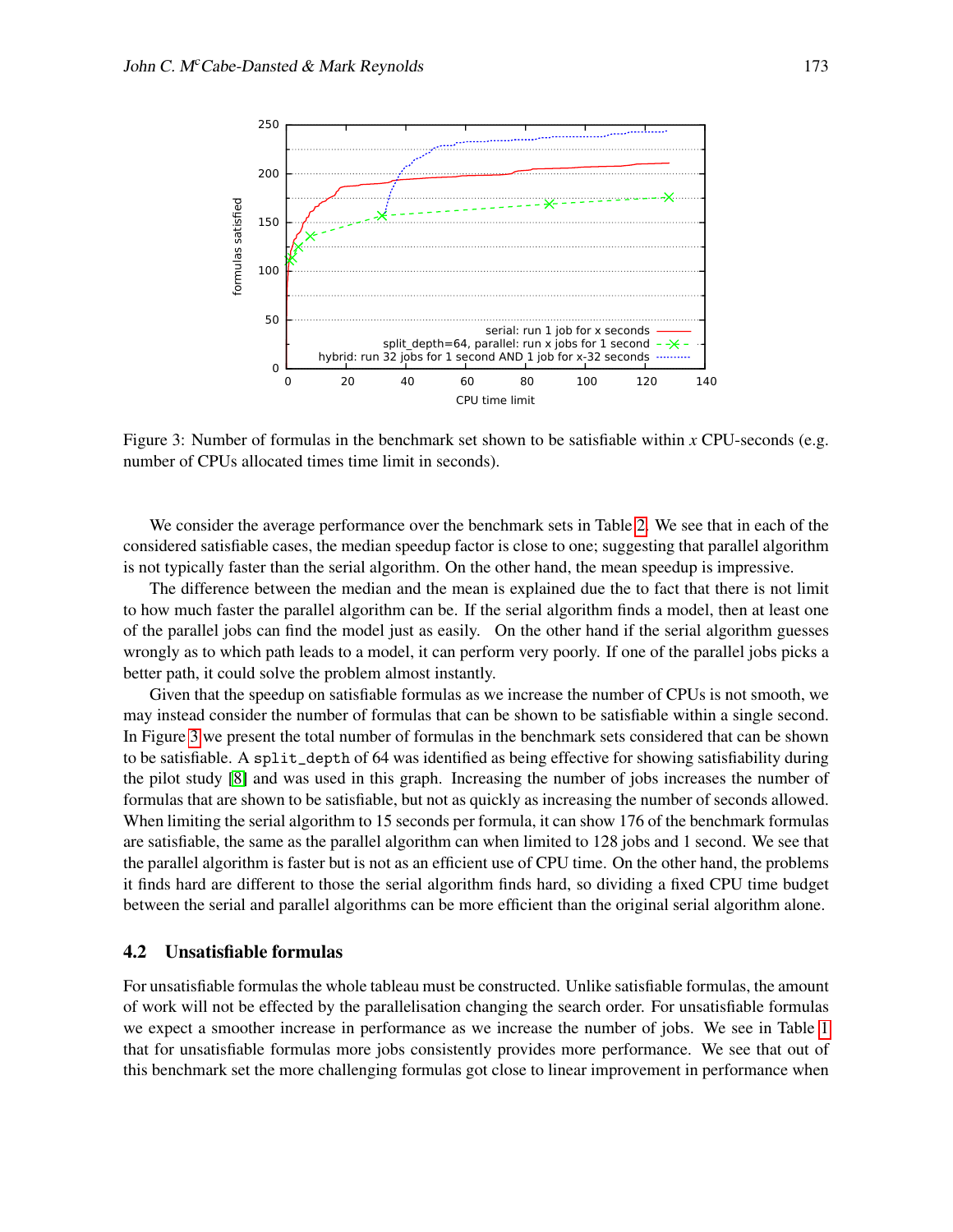

<span id="page-8-2"></span>Figure 4: Depth vs Width of tableaux for unsatisfiable (left: U3) vs satisfiable (right: S3) formulas. Based on tableau constructed by serial version of leviathan. Each line describes the width of the tableau for a different input formula. The width is computed at the time the algorithm terminates, if the formula is satisfiable this may be before the full tableau is constructed.

increasing from 1 job to 88 jobs. These formulas were primarily N5x formulas from the trp set of randomly generated formulas.

Although tableaux are generally less useful for showing unsatisfiability, the pltl graph<sup>[1](#page-8-1)</sup> tableau based on the Schwendimann [\[19\]](#page-13-1) technique is effective for showing unsatisfiability of N5x formulas. The pltl tableau took 21.7 seconds to show unsatisfiability of N5x formulas compared with 14.4 for the fastest technique, putting pltl in second place. Thus parallelising tableau for showing unsatisfiability of N5x formulas may lead to practical performance improvements in this area. Due to the interdependence of branches, parallelising pltl will not be as easy as parallelising leviathan, however.

# <span id="page-8-0"></span>5 Analysis

It this section we will discuss why some formulas are hard to parallelise, in context of the shape of the tableaux, and give an intuition of the shape of the tableau to better understand split\_depth's effect.

### 5.1 Depth and Width

We consider the problem of finding the ideal split\_depth, and explain why we chose a default of 18.

To begin with, let us consider the width of the tableau. This is presented in Figure [4.](#page-8-2) In the case of unsatisfiable tableaux, the width puts an upper bound on the amount of parallelization that can occur. Fortunately, for the challenging problems in the set U3, that is quite large. We see in Figure [4](#page-8-2) that the depth of the tableau peaks around 1–10 million for each of the formulas. If we hope to utilize *n* CPUs, we must pick a split\_depth that provides at least that width. We may wish to have a greater depth, in the hope that if many vertices are assigned to a single job, that the harder and easier vertices will average out to provide a roughly equal amount of work in each vertex.

Increasing the split\_depth also increases overhead. In our algorithm, all cores have to compute all vertices shallower than split\_depth. In Table [3](#page-9-0) we investigate how this overhead grows with increases in split\_depth. The overhead of 1.077 seconds for U3\_007 at a split\_depth 25 is trivial for a

<span id="page-8-1"></span> $1$ Available, (1) of <http://users.cecs.anu.edu.au/~rpg/PLTLProvers/>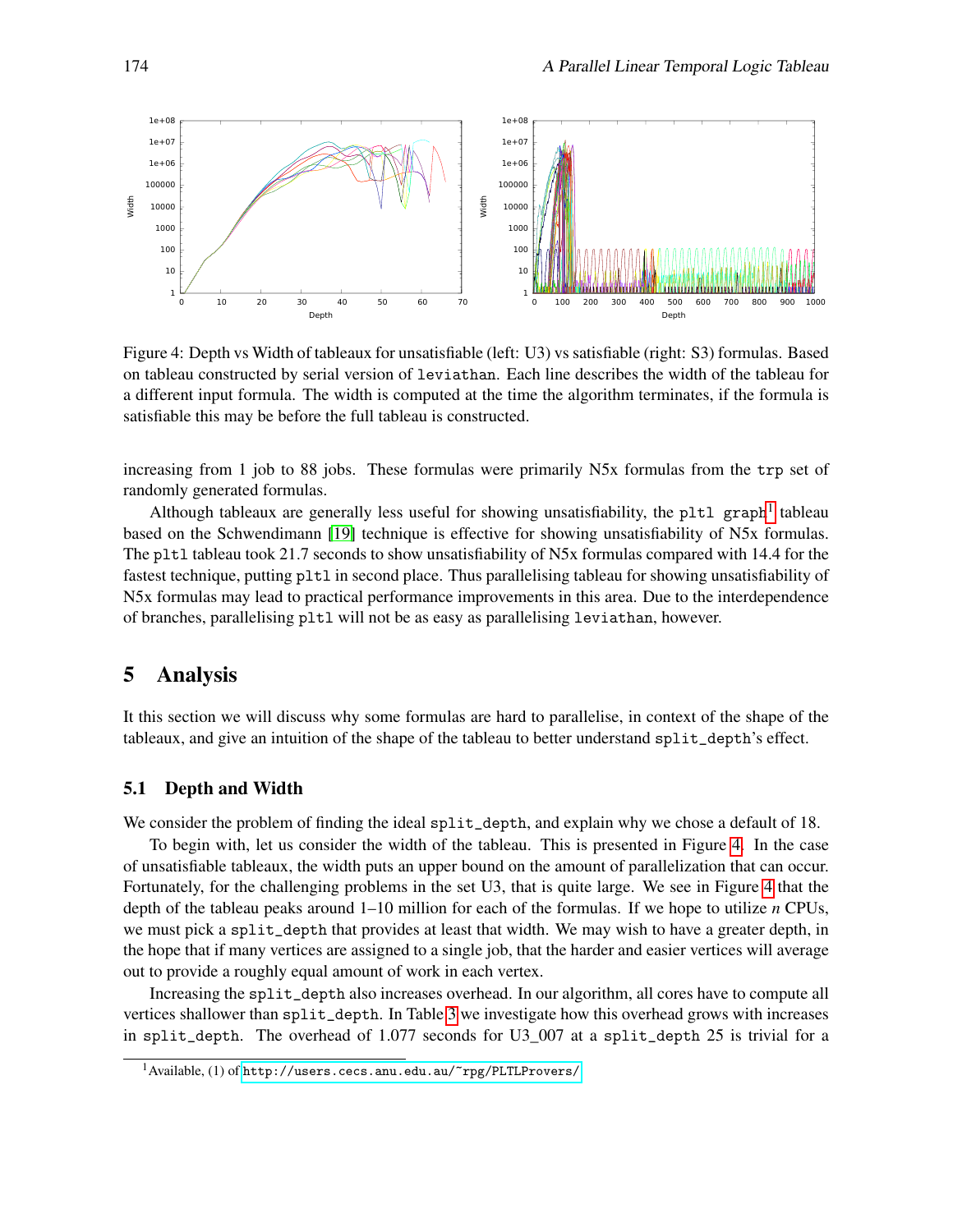|        | split_depth |       |       |       |       |       |       |       |       |       |       |
|--------|-------------|-------|-------|-------|-------|-------|-------|-------|-------|-------|-------|
| Name   | 15          | 16    | 17    | 18    | 19    | 20    | 21    | 22    | 23    | 24    | 25    |
| U1 001 | 0.001       | 0.002 | 0.002 | 0.002 | 0.003 | 0.003 | 0.004 | 0.004 | 0.005 | 0.007 | 0.008 |
| U2 001 | 0.006       | 0.010 | 0.017 | 0.030 | 0.050 | 0.080 | 0.127 | 0.184 | 0.251 | 0.338 | 0.425 |
| U3 001 | 0.007       | 0.012 | 0.019 | 0.033 | 0.054 | 0.084 | 0.134 | 0.205 | 0.303 | 0.465 | 0.657 |
| U3 002 | 0.006       | 0.011 | 0.017 | 0.028 | 0.043 | 0.066 | 0.106 | 0.159 | 0.236 | 0.353 | 0.489 |
| U3 003 | 0.007       | 0.011 | 0.019 | 0.033 | 0.055 | 0.089 | 0.144 | 0.218 | 0.324 | 0.489 | 0.703 |
| U3 004 | 0.007       | 0.010 | 0.016 | 0.027 | 0.043 | 0.067 | 0.102 | 0.139 | 0.177 | 0.228 | 0.288 |
| U3 005 | 0.006       | 0.010 | 0.017 | 0.029 | 0.049 | 0.082 | 0.143 | 0.231 | 0.362 | 0.529 | 0.698 |
| U3 006 | 0.006       | 0.008 | 0.013 | 0.023 | 0.037 | 0.058 | 0.094 | 0.140 | 0.204 | 0.301 | 0.417 |
| U3 007 | 0.006       | 0.011 | 0.018 | 0.033 | 0.056 | 0.096 | 0.166 | 0.283 | 0.427 | 0.697 | 1.077 |
| U3 008 | 0.006       | 0.011 | 0.018 | 0.030 | 0.046 | 0.071 | 0.106 | 0.150 | 0.205 | 0.280 | 0.353 |

<span id="page-9-0"></span>Table 3: Total overhead of split\_depth over all U0–U3 (unsatisfiable) formulas, measured in seconds taken by Job 0 (no vertices assigned to job)

|         |         |         | <b>Raw Estimate</b> |         | Actual time |         |         |       |  |
|---------|---------|---------|---------------------|---------|-------------|---------|---------|-------|--|
| Name    | job $1$ | job $2$ | job $3$             | job $4$ | job $1$     | job $2$ | job $3$ | job4  |  |
| U3 0001 | 6.27    | 6.62    | 6.15                | 6.46    | 6.32        | 6.33    | 6.21    | 6.19  |  |
| U3 0002 | 9.14    | 9.14    | 6.78                | 6.65    | 6.65        | 6.66    | 6.87    | 6.73  |  |
| U3 0003 | 11.92   | 11.87   | 11.69               | 12.32   | 12.18       | 11.84   | 11.97   | 12.12 |  |
| U3 0004 | 12.94   | 13.01   | 13.20               | 12.43   | 12.80       | 13.20   | 13.08   | 12.63 |  |
| U3 0005 | 14.19   | 13.93   | 13.98               | 13.81   | 14.23       | 14.25   | 14.29   | 14.10 |  |
| U3 0006 | 17.40   | 19.03   | 18.30               | 18.26   | 18.08       | 19.45   | 19.01   | 18.61 |  |
| U3 0007 | 20.66   | 20.06   | 20.02               | 21.04   | 21.40       | 20.65   | 20.76   | 21.65 |  |
| U3 0008 | 30.27   | 29.17   | 30.22               | 26.44   | 30.89       | 29.86   | 30.68   | 27.02 |  |

Table 4: Time taken by to process each formula, divided into four jobs at depth 17, using the "to\_job" algorithm to assign vertices to jobs. Left is the raw estimate in seconds based on the number of time taken processing vertices in the single threaded case.

small number of vertices, since the total time is about 80 seconds. However, we are interested in the capability of tableaux to be massively parallelised, and the overhead becomes significant over 100 jobs, and guarantees that no matter how many jobs are used, the run time could never be brought down to 1 second with a split\_depth of 25. We will estimate how long the parallel tasks will take by recording how long it took the serial task to process each vertex and its children. We can determine which vertex would be assigned to which job, add up the amount of time taken to process all vertices assigned to that job. This allows us to estimate the length of each job, the amount of time taken to show unsatisfiability is roughly the length of the longest job.

We now consider what split\_depth is a reasonable default in Table [5.](#page-10-1) We see that, depending on the number of jobs, 18–20 is reasonable for the unsatisfiable formulas considered.

### 5.2 When parallelisation does not help

The difficulty in parallelising the other rows of Table [1](#page-5-1) stems from the narrow width of the tableau. Many formulas only had a width of one, and in other cases the width of the tableau continually returned to one,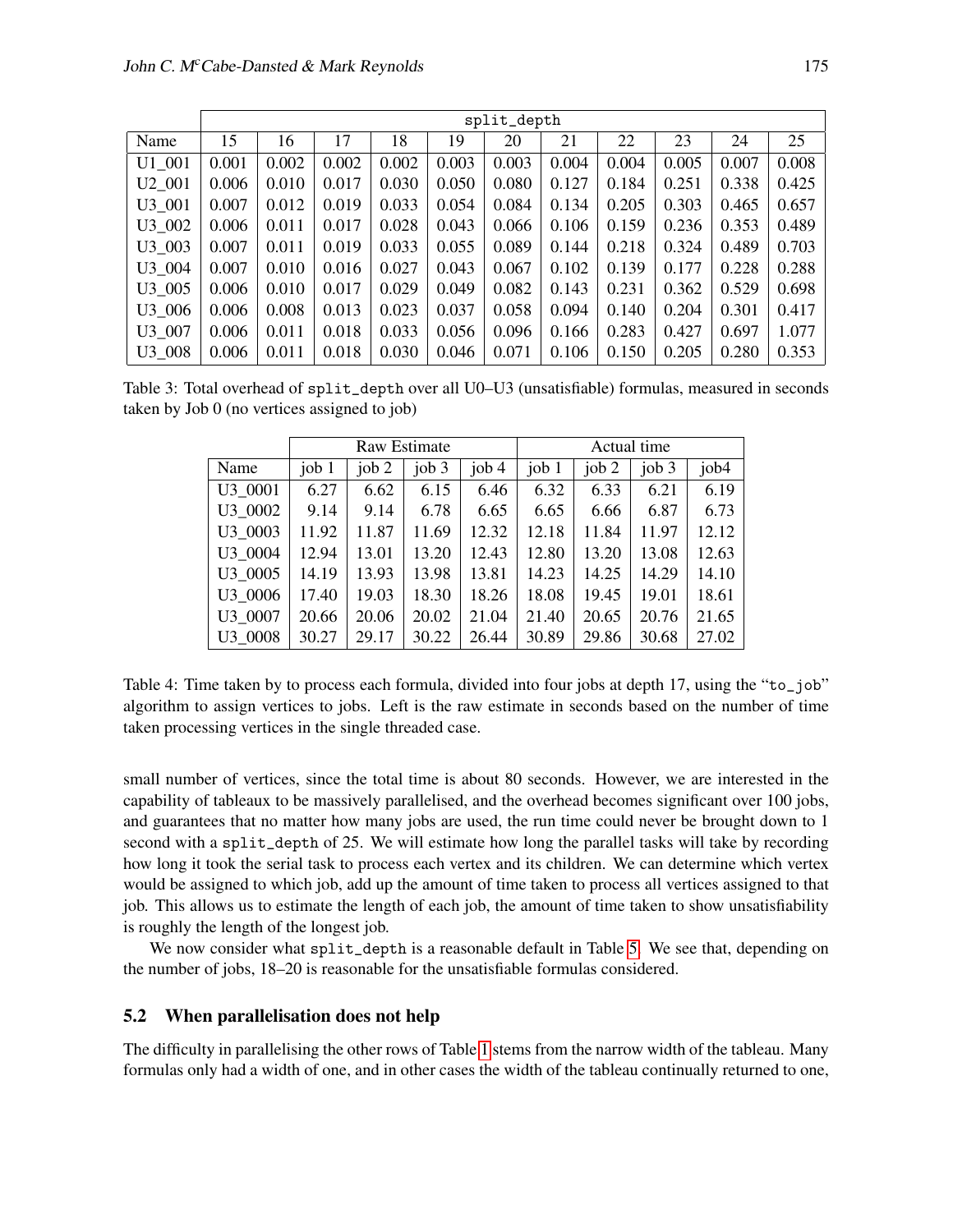|                | split_depth |       |       |       |       |       |       |       |       |       |       |  |  |
|----------------|-------------|-------|-------|-------|-------|-------|-------|-------|-------|-------|-------|--|--|
| jobs           | 14          | 15    | 16    | 17    | 18    | 19    | 20    | 21    | 22    | 23    | 24    |  |  |
|                | 527.0       | 527.0 | 527.1 | 527.1 | 527.3 | 527.5 | 527.9 | 528.6 | 529.5 | 527.5 | 528.0 |  |  |
| $\overline{2}$ | 265.5       | 268.8 | 270.3 | 270.4 | 267.2 | 270.8 | 268.9 | 267.7 | 268.5 | 267.6 | 268.4 |  |  |
| $\overline{4}$ | 142.2       | 137.4 | 140.0 | 139.4 | 137.7 | 138.3 | 136.6 | 137.5 | 138.2 | 136.6 | 138.8 |  |  |
| 8              | 74.6        | 73.2  | 73.4  | 71.4  | 73.1  | 72.9  | 71.0  | 71.9  | 74.0  | 72.2  | 73.3  |  |  |
| 16             | 43.1        | 41.4  | 39.8  | 39.0  | 37.9  | 37.9  | 38.6  | 39.4  | 40.4  | 39.3  | 40.9  |  |  |
| 32             | 25.3        | 22.7  | 21.5  | 21.6  | 21.0  | 21.6  | 21.9  | 21.9  | 23.4  | 22.7  | 24.3  |  |  |
| 64             | 14.9        | 14.2  | 12.7  | 12.6  | 13.3  | 12.7  | 12.5  | 13.4  | 14.8  | 14.3  | 16.1  |  |  |
| 88             | 12.2        | 10.5  | 10.8  | 10.8  | 11.2  | 9.8   | 10.2  | 11.4  | 12.3  | 12.1  | 13.4  |  |  |
| 128            | 9.5         | 8.7   | 8.4   | 8.3   | 7.6   | 8.1   | 8.6   | 9.4   | 10.5  | 10.1  | 11.5  |  |  |

<span id="page-10-1"></span>Table 5: Estimated time to solve all the unsatisfiable formulas in sets U0–U3 performance given various number of parallel jobs and choices of split\_depth

indicating that only one branch was particularly difficult (see Figure [4](#page-8-2) for a visualisation).

Brute force parallelisation does not always substitute for finding a more appropriate algorithm. For example, pltl graph takes just under 4 seconds to show that trp/N5x/12/pltl-5-0-12-3-0-200003 is unsatisfiable. With a split depth of 26 overhead was 3.9–4.1s, so clearly we cannot beat pltl graph on the problem using a split depth greater than 26. We have 224984 vertices at depth 26, so we could in principle have up to 224984 jobs running at the same time. However, Task 2 out of 224984 did not complete within minutes, let alone seconds.

# <span id="page-10-0"></span>6 Parallel Tableaux as Contributor to Portfolio Reasoners

In this section we consider what part a parallel tableau could play as part of a combined tool which uses several more basic LTL satisfiability techniques as alternatives in parallel on a given input. For example, the portfolio tool POLSAT [\[10\]](#page-13-9), makes use of a range of the best tableaux, resolution, automata and symbolic tools, all set off in parallel on the input formula.

Also published in [\[10\]](#page-13-9) is a comprehensive list of benchmarking a variety of best performing reasoners across the families of Schuppan benchmarks (<http://www.schuppan.de/viktor/atva11/>). From this we can see that the tableau tools are often the fastest type of tools across satisfiable formulas but rarely on unsatisfiable formulas.

From the results in Sections [4.1](#page-6-1) and [4.2](#page-7-1) above we also know that parallelising suitable tableaux (such as the Prune-rule-based Leviathan approach) can lead to (1) easily gained impressive speed-ups on some satisfiable formulas; (2) not much of a speed-up on many satisfiable formulas; and (3) solid speed-ups on many unsatisfiable formulas. Together these observations suggest that it is worth incorporating a parallel tableau approach in these portfolio approaches.

We should also mention the very recent new SAT-based explicit temporal reasoner presented in [\[12\]](#page-13-14) which uses the technique of "semantic splitting" [\[14\]](#page-13-15) like state-of-the-art propositional SAT solvers, instead of the syntactic splitting seen in tableaux approaches. This technique is showing impressively fast results via the implementation Aalta v2.0. The timings presented in the appendix of [\[12\]](#page-13-14) show that this is much faster on most of the benchmarks than LS4 [\[20\]](#page-13-7), TRP++ [\[7\]](#page-13-6), NuXmv-BMCINC [\[6\]](#page-13-16), and the tableaux/automata reasoner Aalta v1.2 from [\[9\]](#page-13-5). Aalta 2.0 does seem to perform significantly faster than the other tools almost across the benchmarks so it will be interesting to see in future work whether the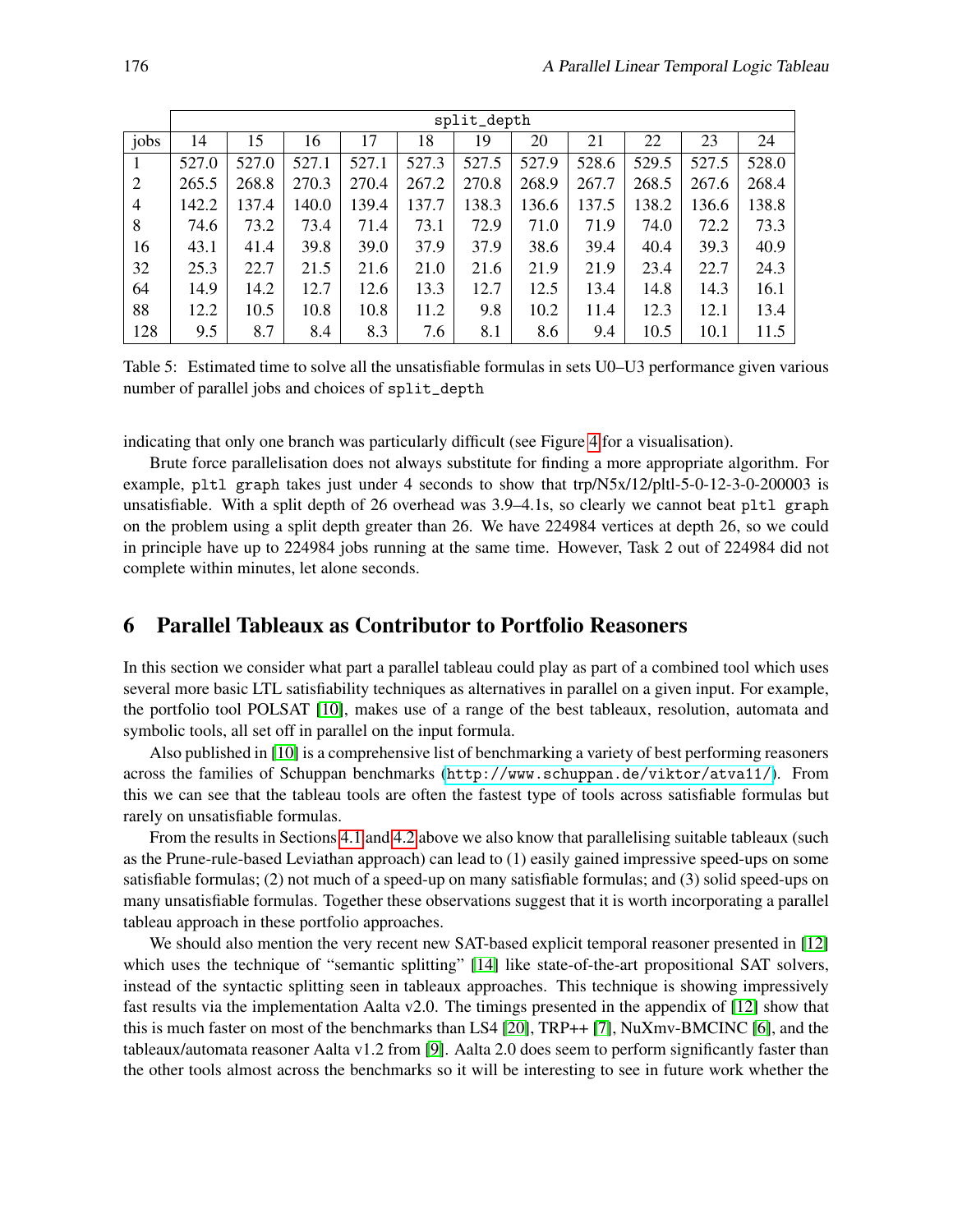speed-ups that we are seeing in parallel tableaux techniques can challenge this in any way.

#### 6.1 Effectiveness

We are most interested in comparing the performance of the parallel tableau to other tableaux. The tableaux pltl graph and pltl tree are available from [http://users.cecs.anu.edu.au/~rpg/](http://users.cecs.anu.edu.au/~rpg/software.html) [software.html](http://users.cecs.anu.edu.au/~rpg/software.html). These are particularly interesting because pltl graph is widely considered the most promising LTL tableau, and pltl tree is a tree tableau similar to leviathan.

To evaluate the intuition that a parallel leviathan would be a useful contribution to a portfolio reasoner we generated a large number of new pseudo random formulas. Although the trp set contains randomly generated formulas, the set of trp formulas that are not already trival to solve with existing serial tableau techniques is too small to form a meaningful benchmark set.

We adapt our existing random generator for Full Computation Tree Logic (CTL<sup>\*</sup>) [\[15\]](#page-13-17) formulas to LTL, resulting in the following recursive procedure: we generate a formula of length *n* recursively as follows. For  $n = 1$  we pick an atomic proposition at random from  $\{p,q\}$ ; for  $n = 2$  we pick at random a unary operator from  $\{\neg, X, F, G\}$  and an atom from  $\{p, q\}$ . For  $n > 2$  we first choose to start with a binary operator or unary operator with equal probability. Out of 10<sup>6</sup> formulas of length 50, we eliminated all formulas that could be reasoned with by pltl graph or pltl tree within a second. This left 2779 formulas. Eliminating the formulas that could not be solved by serial leviathan left 314 unsolved formulas. Using 8 jobs with a split\_depth of 18 or 20 reduced the number of unsolved formulas to 300 or 299 respectively, a slight improvement over the serial case.

PolSAT is presently available from <http://lab301.cn/home/pages/lijianwen/>. We were not able to get the bundled version of altaa to compile, so we replaced it with version 2. It was difficult to find formulas of length 50 that could not already be solved within 1 second by PolSAT, so we increased the formula length to 400. We found 23460 formulas that could not be solved by PolSAT in 1 second. Out of these, leviathan could solve 100 in one second (0.5%). We took 2000 formulas that had not been solved in one second by either the serial leviathan tableau or PolSAT. We then put those 2000 formulas into the parallel algorithm running on the cloud with 16 vCPUs (8 physical CPUs), using a split\_depth of 20. The parallel algorithm was able to show that  $6(0.3\%)$  of these formulas were satisfiable, and was not able to show that any were unsatisfiable. The hardest of these 6 formulas took PolSAT 28 seconds.

In summary, although parallelising a tableau algorithm can provide dramatic speedups, novel algorithms have more to offer than parallelisation of existing algorithms.

# 7 Conclusions and Future Work

We see that parallelising tableaux can indeed be easy. Though our parallelisation technique is simple, its greatest weakness is simply that a highly parallel tableau is no substitute for a tableau optimised to the class of LTL formulas of interest. Thus, the shortage of prior parallel tableau may be explained by the vast potential for performance improvements in serial algorithms. We have demonstrated a significant speedups over the serial version. These speedups are not guaranteed for satisfiable formulas, but are frequently much better than linear. For unsatisfiable formulas, the speedups are reliable, but sublinear. When it is reasonable to use a large number of CPUs, this provides a significant incremental improvement in the amount of formulas considered that can be reasoned about using tableau.

We have also shown that this simple approach is far from a panacea. In general, leviathan is highly effective at showing that a particular class of formulas is satisfiable, and parallelisation broadens the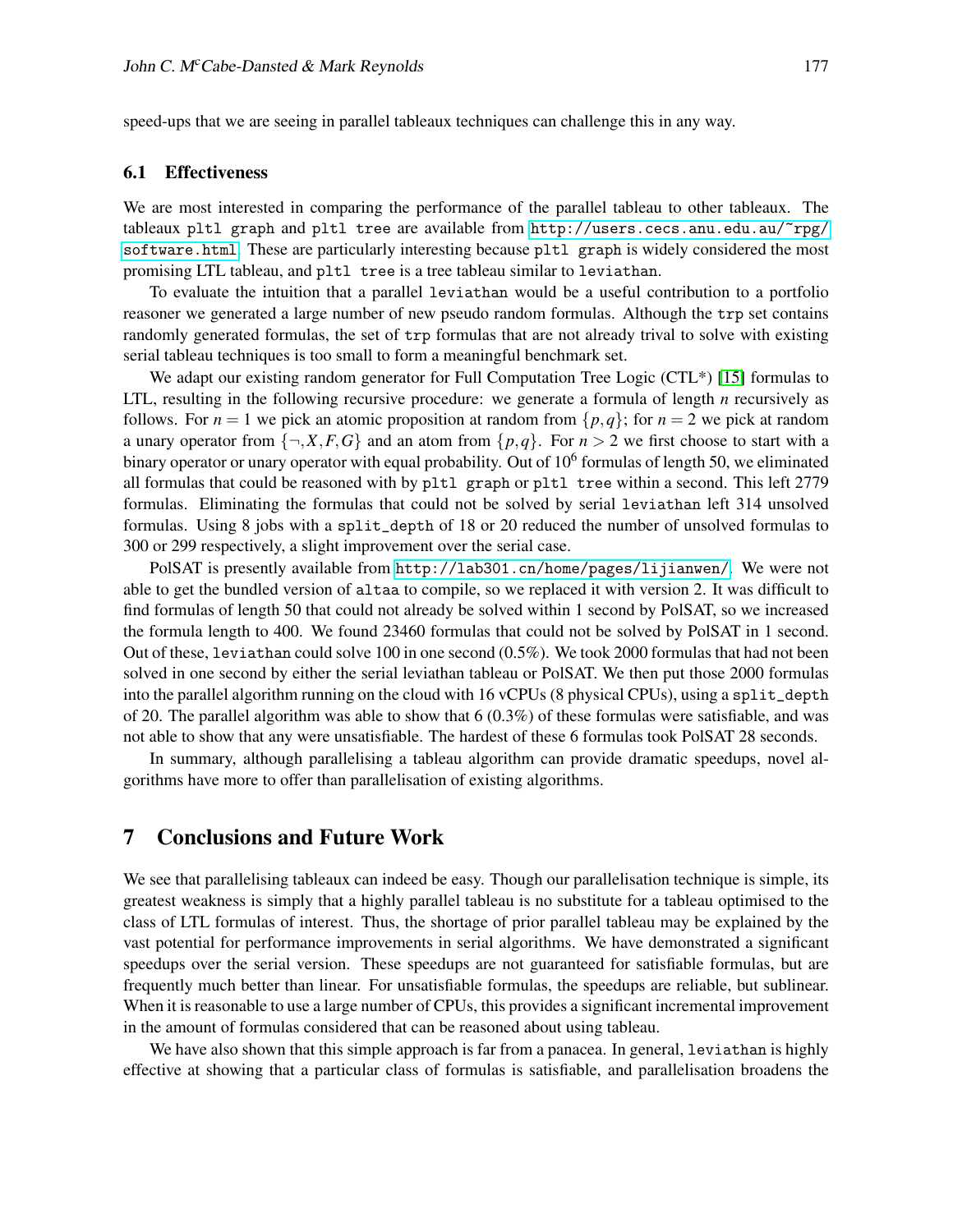class of formulas it can show is satisfiable. Even massive parallelisation would not make leviathan beat techniques optimised for showing unsatisfiability at their own game.

It is not clear that more sophisticated parallelisation techniques would help. Before settling on the present algorithm, we tried starting a new process for each branch at split\_depth so that we could dynamically assign branches to CPUs as they became idle. The overhead of starting new processes turned out not to be worthwhile. One could use a POSIX "fork()" to avoid this overhead, but this would not scale naturally past a single machine. One could instead serialise the state of the tableau and transmit it to a new machine, but this would be invasive as leviathan has various types of internal state.

Since we have had close to linear growth in performance in unsatisfiable formulas, there is little to gain here by improving parallelisation. By contrast switching to a tableau better at showing unsatisfiability such as pltl graph gave massive improvements in of some formulas. Simply improving the parallelisation of leviathan will not bring its performance close to pltl graph on those formulas.

This simple parallelisation technique is more practically useful for making leviathan even more effective at showing satisfiability than it already is. In the case of the more challenging satisfiability formulas in the S3 set and a split\_depth of 20, there were no cases a job terminating before the formula was shown to be satisfiable, so there were no idle CPUs to move work to. Thus, it is hard to justify the complexity of more advanced parallelisation techniques. This complexity would be better spent on more advanced heuristics and parallelising more reasoning techniques. We have seen that adding a parallel version of leviathan would only improve PolSAT slightly. We would expect a greater increase from parallelising the more optimised pltl graph tableau, a more challenging task.

The unsatisfiable formulas studied had a fairly similar exponential growth in up to depth 20. This provided enough width for a high degree of parallelism over these formulas at the fixed split\_depth of 18. By contrast satisfiable formulas were less predictable as to where the ideal split\_depth was, frequently 64 was better than 18 for satisfiable formulas. There would be some benefit to automatically detecting the ideal split\_depth, however for a number of formulas no fixed depth would suit and a different method of parallelisation would need to be used.

Acknowledgements. This research was funded partially by the Australian Government through the Australian Research Council. (project DP140103365)

## References

- <span id="page-12-1"></span>[1] Matteo Bertello, Nicola Gigante, Angelo Montanari & Mark Reynolds (2016): *Leviathan: A New LTL Satisfiability Checking Tool Based on a One-Pass Tree-Shaped Tableau*. In Subbarao Kambhampati, editor: Proceedings of the Twenty-Fifth International Joint Conference on Artificial Intelligence, IJCAI 2016, New York, NY, USA, 9-15 July 2016, IJCAI/AAAI Press, pp. 950–956. Available at [http://www.ijcai.org/](http://www.ijcai.org/Abstract/16/139) [Abstract/16/139](http://www.ijcai.org/Abstract/16/139).
- <span id="page-12-2"></span>[2] Alessandro Cimatti, Edmund M. Clarke, Enrico Giunchiglia, Fausto Giunchiglia, Marco Pistore, Marco Roveri, Roberto Sebastiani & Armando Tacchella (2002): *NuSMV 2: An OpenSource Tool for Symbolic Model Checking*. In Ed Brinksma & Kim Guldstrand Larsen, editors: Computer Aided Verification, 14th International Conference, CAV 2002, Copenhagen, Denmark, July 27-31, 2002, Proceedings, Lecture Notes in Computer Science 2404, Springer, pp. 359–364, doi[:10.1007/3-540-45657-0\\_29.](http://dx.doi.org/10.1007/3-540-45657-0_29)
- <span id="page-12-3"></span>[3] Ian T. Foster (1995): *Designing and building parallel programs - concepts and tools for parallel software engineering*. Addison-Wesley.
- <span id="page-12-0"></span>[4] Oliver Friedmann, Markus Latte & Martin Lange (2010): *A Decision Procedure for CTL\* Based on Tableaux and Automata*. In Jürgen Giesl & Reiner Hähnle, editors: IJCAR, 6173, Springer, pp. 331–345, doi[:10.1007/978-3-642-14203-1\\_28.](http://dx.doi.org/10.1007/978-3-642-14203-1_28)